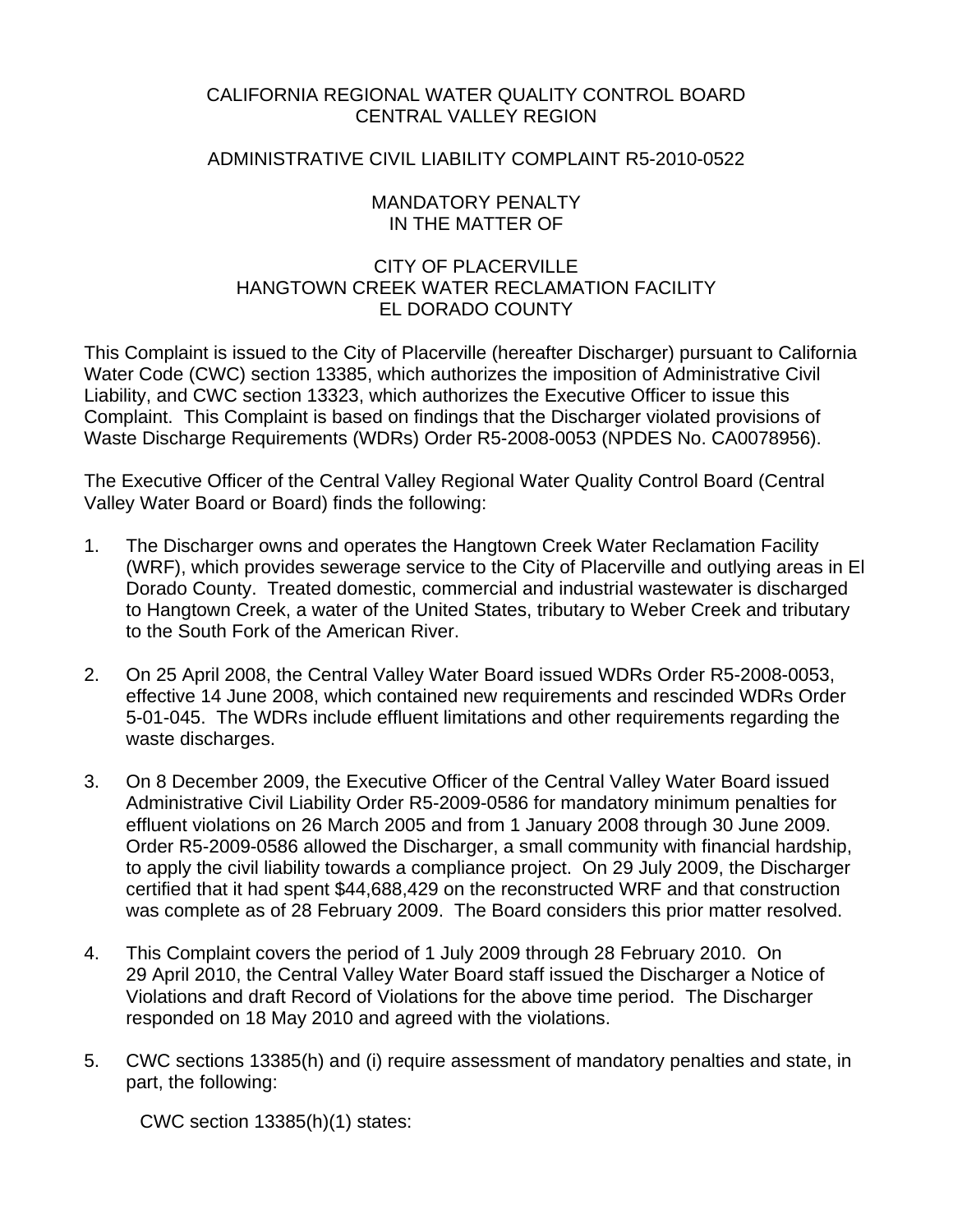Notwithstanding any other provision of this division, and except as provided in subdivisions (j), (k), and (l), a mandatory minimum penalty of three thousand dollars (\$3,000) shall be assessed for each serious violation.

CWC section 13385 (h)(2) states:

For the purposes of this section, a "serious violation" means any waste discharge that violates the effluent limitations contained in the applicable waste discharge requirements for a Group II pollutant, as specified in Appendix A to Section 123.45 of Title 40 of the Code of Federal Regulations, by 20 percent or more or for a Group I pollutant, as specified in Appendix A to Section 123.45 of Title 40 of the Code of Federal Regulations, by 40 percent or more.

CWC section 13385(i)(1) states:

Notwithstanding any other provision of this division, and except as provided in subdivisions (j), (k), and (l), a mandatory minimum penalty of three thousand dollars (\$3,000) shall be assessed for each violation whenever the person does any of the following four or more times in any period of six consecutive months, except that the requirement to assess the mandatory minimum penalty shall not be applicable to the first three violations:

- A) Violates a waste discharge requirement effluent limitation.
- B) Fails to file a report pursuant to Section 13260.
- C) Files an incomplete report pursuant to Section 13260.
- D) Violates a toxicity effluent limitation contained in the applicable waste discharge requirements where the waste discharge requirements do not contain pollutantspecific effluent limitations for toxic pollutants."
- 6. CWC section 13323 states, in part:

Any executive officer of a regional board may issue a complaint to any person on whom administrative civil liability may be imposed pursuant to this article. The complaint shall allege the act or failure to act that constitutes a violation of law, the provision authorizing civil liability to be imposed pursuant to this article, and the proposed civil liability.

- 7. WDRs Order R5-2008-0053 Effluent Limitations IV.A.1.a., include, in part, the following effluent limitations:
	- a. The Discharger shall maintain compliance with the effluent limitations specified in the following table:

| <b>Table 6. Final Effluent Limitations</b> |  |
|--------------------------------------------|--|
|--------------------------------------------|--|

|                      |       | <b>Effluent Limitations</b> |                    |                   |                                |                                       |  |
|----------------------|-------|-----------------------------|--------------------|-------------------|--------------------------------|---------------------------------------|--|
| <b>Parameter</b>     | Units | Average<br>Yearly           | Average<br>Monthly | Average<br>Weekly | <b>Maximum</b><br><b>Daily</b> | <b>Instantaneou</b><br><b>Minimum</b> |  |
| Total Ammonia (as N) | mq/L  | $-$                         | 2.80               | $\sim$ $\sim$     | 5.62                           | $- -$                                 |  |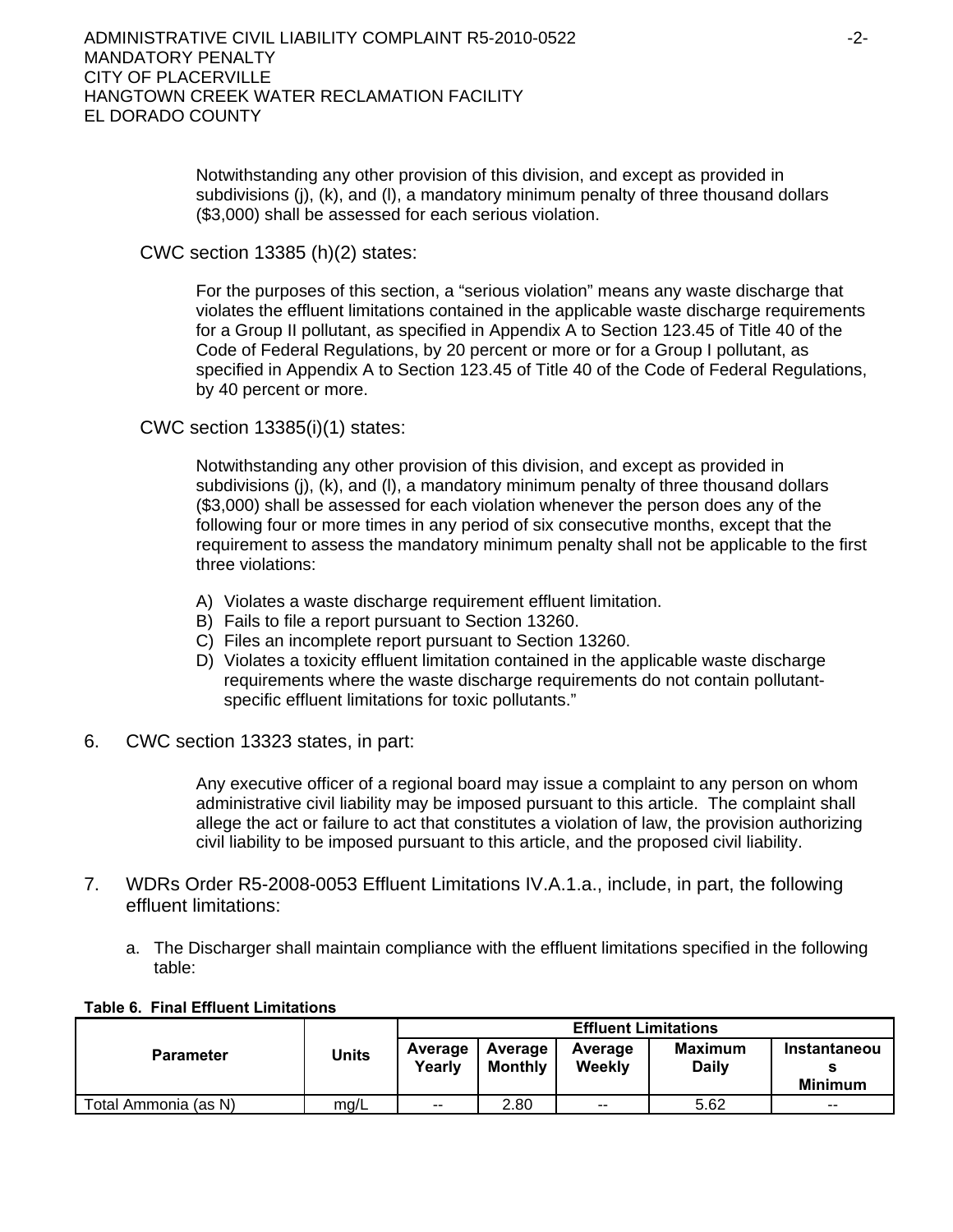- 8. According to the Discharger's self-monitoring reports, the Discharger committed two (2) serious Group I violations of the above effluent limitations contained in WDRs Order R5-2008-0053 during the period beginning 1 July 2009 and ending 28 February 2010. These violations are defined as serious because measured concentrations of Group I constituents exceeded maximum prescribed levels in WDRs Order R5-2008-0053 by 40 percent or more. The mandatory minimum penalty for these serious violations is **six thousand dollars (\$6,000)**.
- 9. According to the Discharger's self-monitoring reports, the Discharger committed one (1) non-serious violation of the above effluent limitations contained in WDRs Order R5-2008-0053 during the period beginning 1 July 2009 and ending 28 February 2010. This one (1) non-serious violation is not subject to mandatory penalty under CWC section 13385(i)(1) because it was not preceded by similar violations within a six-month period.
- 10. The total amount of the mandatory penalties assessed for the cited effluent violations is **six thousand dollars (\$6,000).** A detailed list of the cited effluent violations is included in Attachment A, a part of this Complaint.
- 11. Issuance of this Administrative Civil Liability Complaint to enforce CWC Division 7, Chapter 5.5 is exempt from the provisions of the California Environmental Quality Act (Pub. Resources Code section 21000 et seq.), in accordance with California Code of Regulations, title 14, section 15321(a)(2).

# **THE CITY OF PLACERVILLE IS HEREBY GIVEN NOTICE THAT:**

- 1. The Executive Officer of the Central Valley Water Board proposes that the Discharger be assessed an Administrative Civil Liability in the amount of **six thousand dollars (\$6,000)**.
- 2. A hearing on this matter will be held at the Central Valley Water Board meeting scheduled on **22/23/24 September 2010**, unless the Discharger does one of the following by **26 July 2010**:
	- a) Waives the hearing by completing the attached form (checking off the box next to Option 1) and returning it to the Central Valley Water Board, along with payment for the proposed civil liability of **six thousand dollars (\$6,000)**; or
	- b) The Central Valley Water Board agrees to postpone any necessary hearing after the Discharger requests to engage in settlement discussions by checking off the box next to Option #2 on the attached form, and returns it to the Board along with a letter describing the issues to be discussed; or
	- c) The Central Valley Water Board agrees to postpone any necessary hearing after the Discharger requests a delay by checking off the box next to Option #3 on the attached form, and returns it to the Board along with a letter describing the issues to be discussed.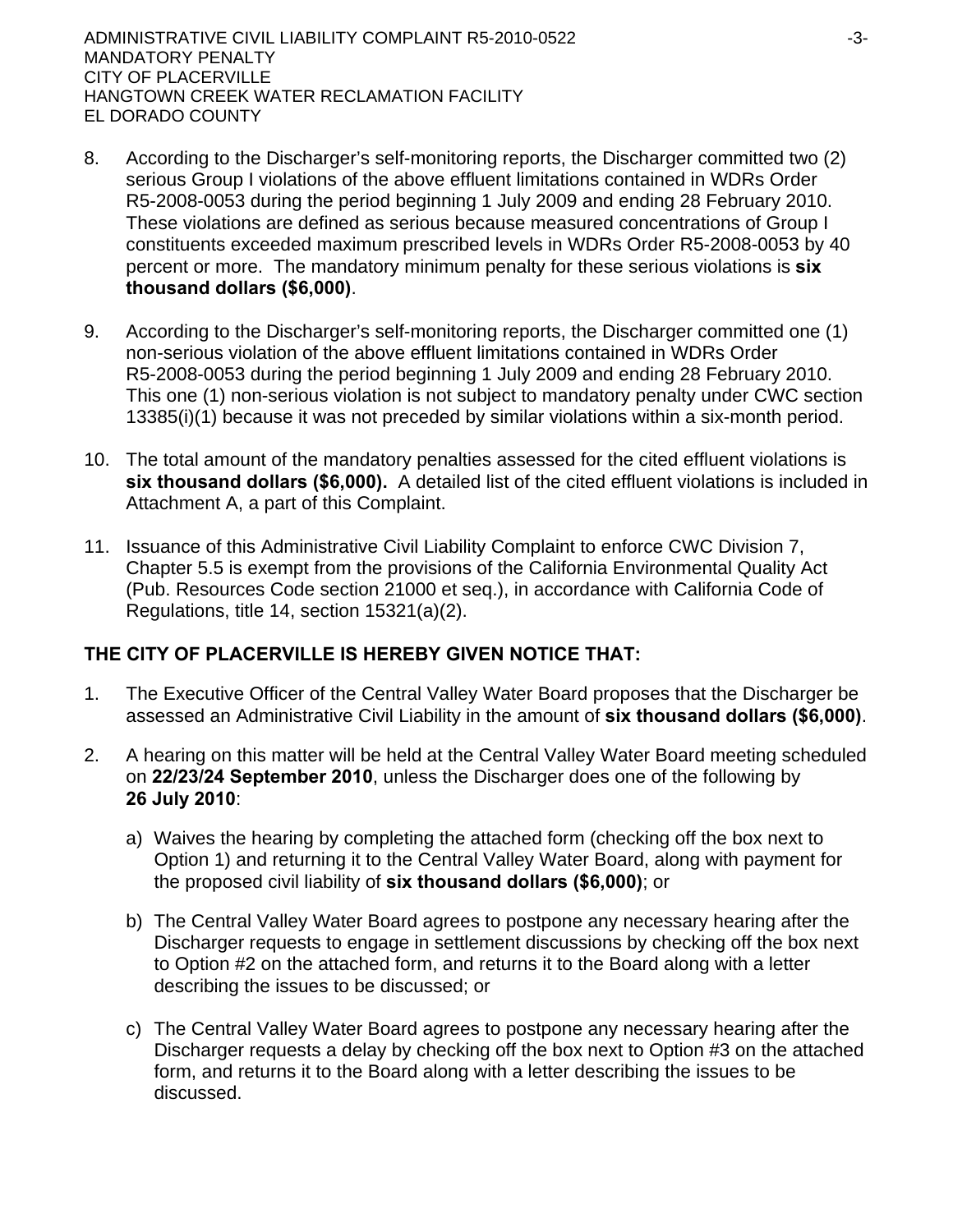3. If a hearing on this matter is held, the Central Valley Water Board will consider whether to affirm, reject, or modify the proposed Administrative Civil Liability, or whether to refer the matter to the Attorney General for recovery of judicial civil liability.

If this matter proceeds to hearing, the Executive Officer reserves the right to amend the proposed amount of civil liability to conform to the evidence presented, including but not limited to, increasing the proposed amount to account for the costs of enforcement (including staff, legal and expert witness costs) incurred after the date of the issuance of this Complaint through completion of the hearing.

> Original signed by Frederick Moss for PAMELA C. CREEDON, Executive Officer

> > 25 June 2010 DATE

Attachment A: Record of Violations BLH: 23 June 2010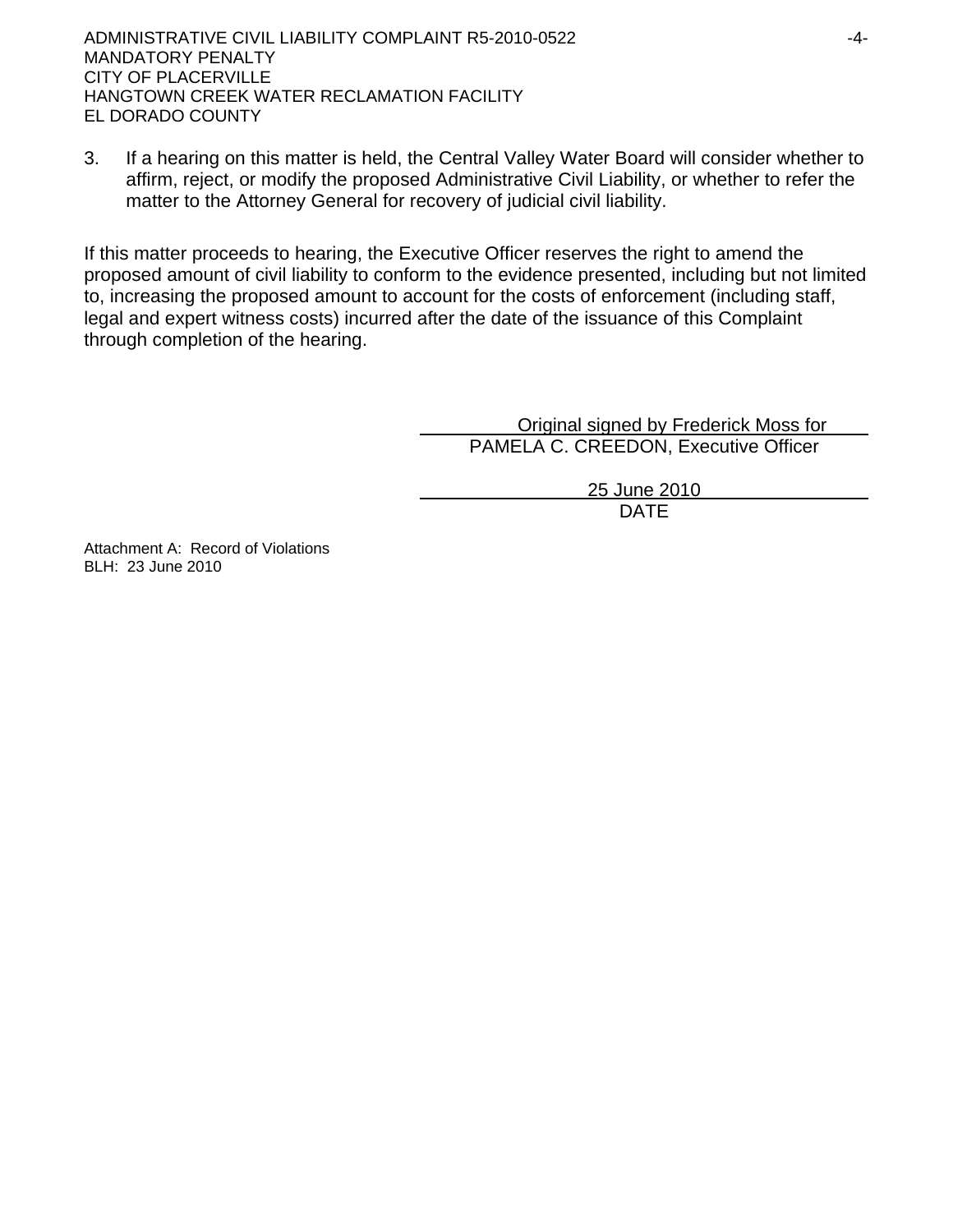### **WAIVER FORM FOR ADMINISTRATIVE CIVIL LIABILITY COMPLAINT**

By signing this waiver, I affirm and acknowledge the following:

I am duly authorized to represent the City of Placerville (hereafter Discharger) in connection with Administrative Civil Liability Complaint R5-2010-0522 (hereafter Complaint). I am informed that California Water Code section 13323, subdivision (b), states that, "a hearing before the regional board shall be conducted within 90 days after the party has been served. The person who has been issued a complaint may waive the right to a hearing."

### **□** *(OPTION 1: Check here if the Discharger waives the hearing requirement and will pay in full.)*

- a. I hereby waive any right the Discharger may have to a hearing before the Central Valley Water Board.
- b. I certify that the Discharger will remit payment for the proposed civil liability in the full amount of **six thousand dollars (\$6,000)** by check that references "ACL Complaint R5-2010-0522" made payable to the *State Water Pollution Cleanup and Abatement Account*. Payment must be received by the Central Valley Water Board by **26 July 2010**.
- c. I understand the payment of the above amount constitutes a proposed settlement of the Complaint, and that any settlement will not become final until after a 30-day public notice and comment period. Should the Central Valley Water Board receive significant new information or comments during this comment period, the Central Valley Water Board's Executive Officer may withdraw the complaint, return payment, and issue a new complaint. I also understand that approval of the settlement will result in the Discharger having waived the right to contest the allegations in the Complaint and the imposition of civil liability.
- d. I understand that payment of the above amount is not a substitute for compliance with applicable laws and that continuing violations of the type alleged in the Complaint may subject the Discharger to further enforcement, including additional civil liability.

**□** *(OPTION 2: Check here if the Discharger waives the 90-day hearing requirement in order to engage in settlement discussions***.)** I hereby waive any right the Discharger may have to a hearing before the Central Valley Water Board within 90 days after service of the complaint, but I reserve the ability to request a hearing in the future. I certify that the Discharger will promptly engage the Central Valley Water Board Prosecution Team in settlement discussions to attempt to resolve the outstanding violation(s). By checking this box, the Discharger requests that the Central Valley Water Board delay the hearing so that the Discharger and the Prosecution Team can discuss settlement. It remains within the discretion of the Central Valley Water Board to agree to delay the hearing. Any proposed settlement is subject to the conditions described above under "Option 1."

**□** *(OPTION 3: Check here if the Discharger waives the 90-day hearing requirement in order to extend the hearing date and/or hearing deadlines. Attach a separate sheet with the amount of additional time requested and the rationale.)* I hereby waive any right the Discharger may have to a hearing before the Central Valley Water Board within 90 days after service of the complaint. By checking this box, the Discharger requests that the Central Valley Water Board delay the hearing and/or hearing deadlines so that the Discharger may have additional time to prepare for the hearing. It remains within the discretion of the Central Valley Water Board to approve the extension.

(Print Name and Title)

(Signature)

(Date)